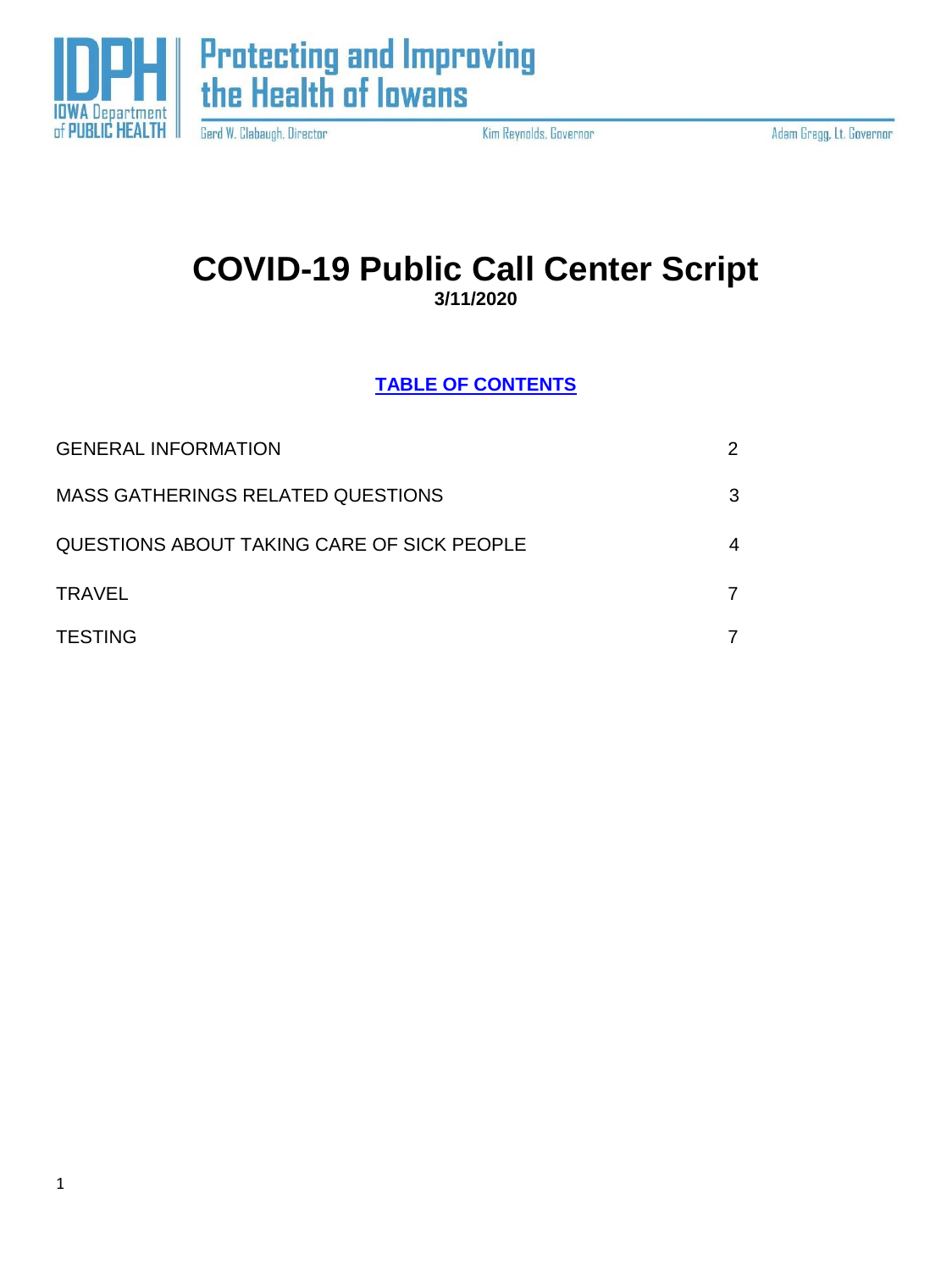

Gerd W. Clabaugh, Director

Kim Reynolds, Governor

Adam Gregg, Lt. Governor

## **United Way 211 Call Script Updated 03/11/2020**

## **GENERAL INFORMATION**

## **What is COVID 19?**

COVID-19 is a respiratory disease caused by a novel (new) coronavirus that was first detected in China and has now been detected internationally, including the United States.

## **Why is there so much concern about COVID-19?**

Because this is a new virus, no one has immunity, and there is currently no vaccine for COVID-19.

## **What are the symptoms of COVID-19?**

- Symptoms may appear 2-14 days after exposure:
	- o Fever
		- o Cough
		- o Shortness of breath

#### **Should people get the pneumonia vaccine since it appears people with COVID-19 are at a greater risk of developing pneumonia?**

• Check with your doctor or health care provider about your vaccine status and what vaccines you are recommended to receive.

## **What type of PPE should school custodial staff wear when they clean the building after a student develops a confirmed case of COVID-19?**

• The CDC has developed general environmental cleaning guidance: CDC Environmental Cleaning and [Disinfection Recommendations,](https://www.cdc.gov/coronavirus/2019-ncov/community/organizations/cleaning-disinfection.html)

## **I have symptoms similar to COVID-19, should I get tested?**

• The symptoms of COVID-19 are similar to other seasonal illnesses like the flu or a cold, so just having symptoms doesn't mean you have the disease. Reach out to your doctor or health care provider if you aren't feeling well for guidance?

## **Is the state ordering retirement homes or long term care centers to lock down?**

• IDPH has published guidance for long term care centers at [https://idph.iowa.gov/Portals/1/userfiles/7/LTC%20Guidance.pdf.](https://idph.iowa.gov/Portals/1/userfiles/7/LTC%20Guidance.pdf)

#### **Are people that test positive being tracked to see where they go when they are supposed to self quarantine?**

• People living in Iowa who have been diagnosed with laboratory confirmed COVID-19 are monitored by state and local public health officials.

## **How long is a person contagious with COVID-19?**

<https://www.cdc.gov/coronavirus/2019-ncov/hcp/guidance-prevent-spread.html>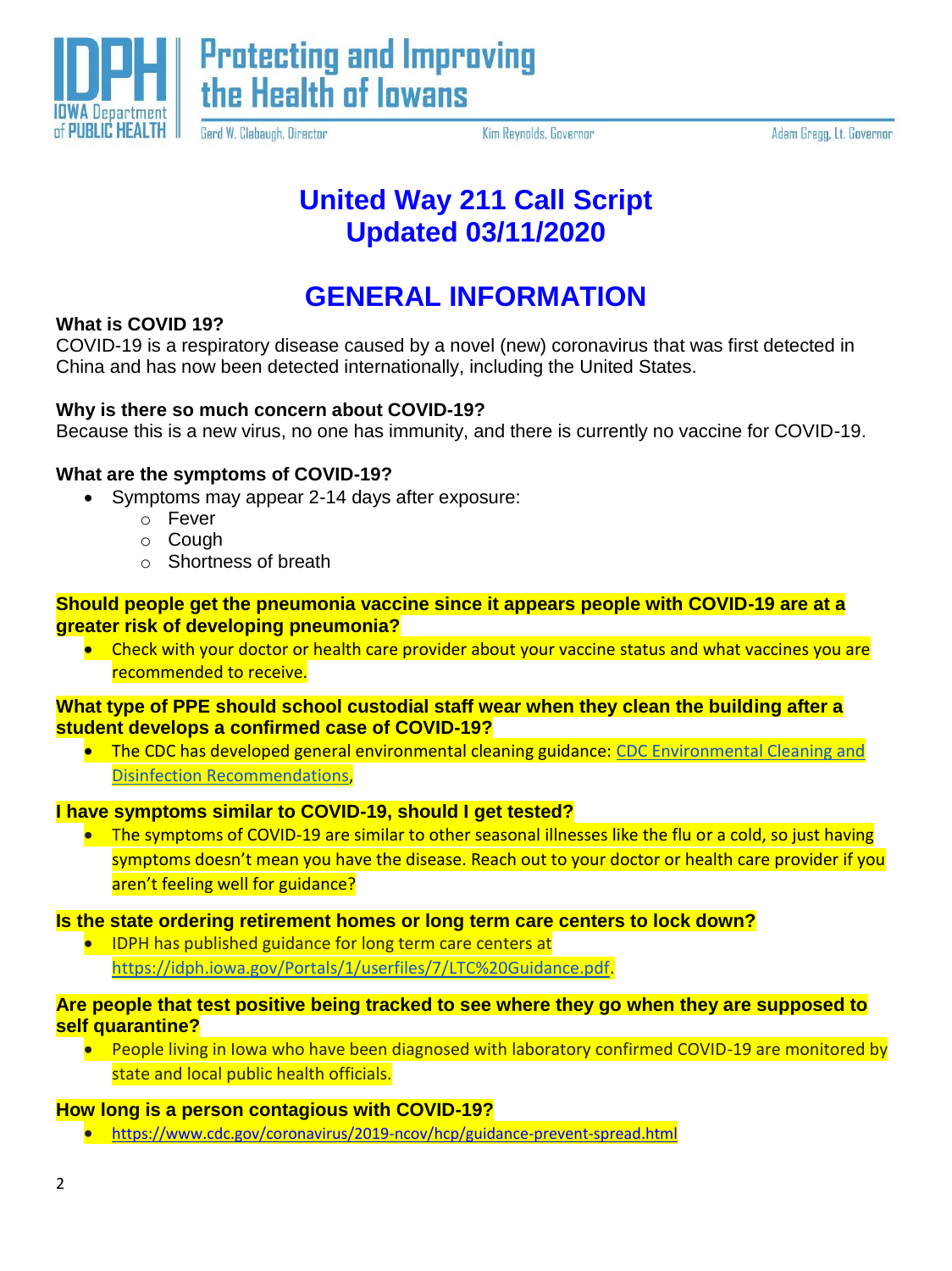

**Protecting and Improving** the Health of lowans

Gerd W. Clabaugh, Director

Kim Reynolds, Governor

Adam Gregg, Lt. Governor

#### **How long can the virus survive on surfaces?**

**[Environmental Cleaning Guidance 3.10.20](https://idph.iowa.gov/Portals/1/userfiles/61/COVID-19_Environmental_Cleaning_Guidance3_10_20%20%281%29.pdf)** 

## **How do I know what the visitor restrictions are for hospitals and long term care facilities?**

Please call the facility you intend to visit and ask about visitor restrictions.

#### **Can someone who has COVID-19 spread the illness to others?**

 The virus that causes COVID-19 is spreading from person-to-person. Someone who is actively sick with COVID-19 can spread the illness to others. That is why CDC recommends that these patients be isolated either in the hospital or at home (depending on how sick they are) until they are better and no longer pose a risk of infecting others.

## **Can someone who has been quarantined for COVID-19 spread the illness to others?**

- Quarantine means separating a person or group of people who have been exposed to a contagious disease, but have not developed illness (symptoms), from others who have not been exposed in order to present the possible spread of disease.
	- o Someone who has been released from isolation or quarantine for COVID-19 is not considered a risk for spreading the virus to others.

#### **How does COVID-19 spread?**

- From person-to-person by respiratory droplets, just like seasonal flu.
- It is believed the virus spreads when someone who is infected coughs on another person and the droplets land on the other person's nose or mouth.

## **How can I protect myself and my loved ones against COVID-19?**

- **Clean**  clean your hands with soap and water, or use a hand sanitizing gel when water is not available.
- **Cover**  cover your coughs and sneezes with your sleeve or elbow.
- **Contain**  Contain germs by staying home when ill. Don't go to school, work, shopping or other outside activities while you are sick.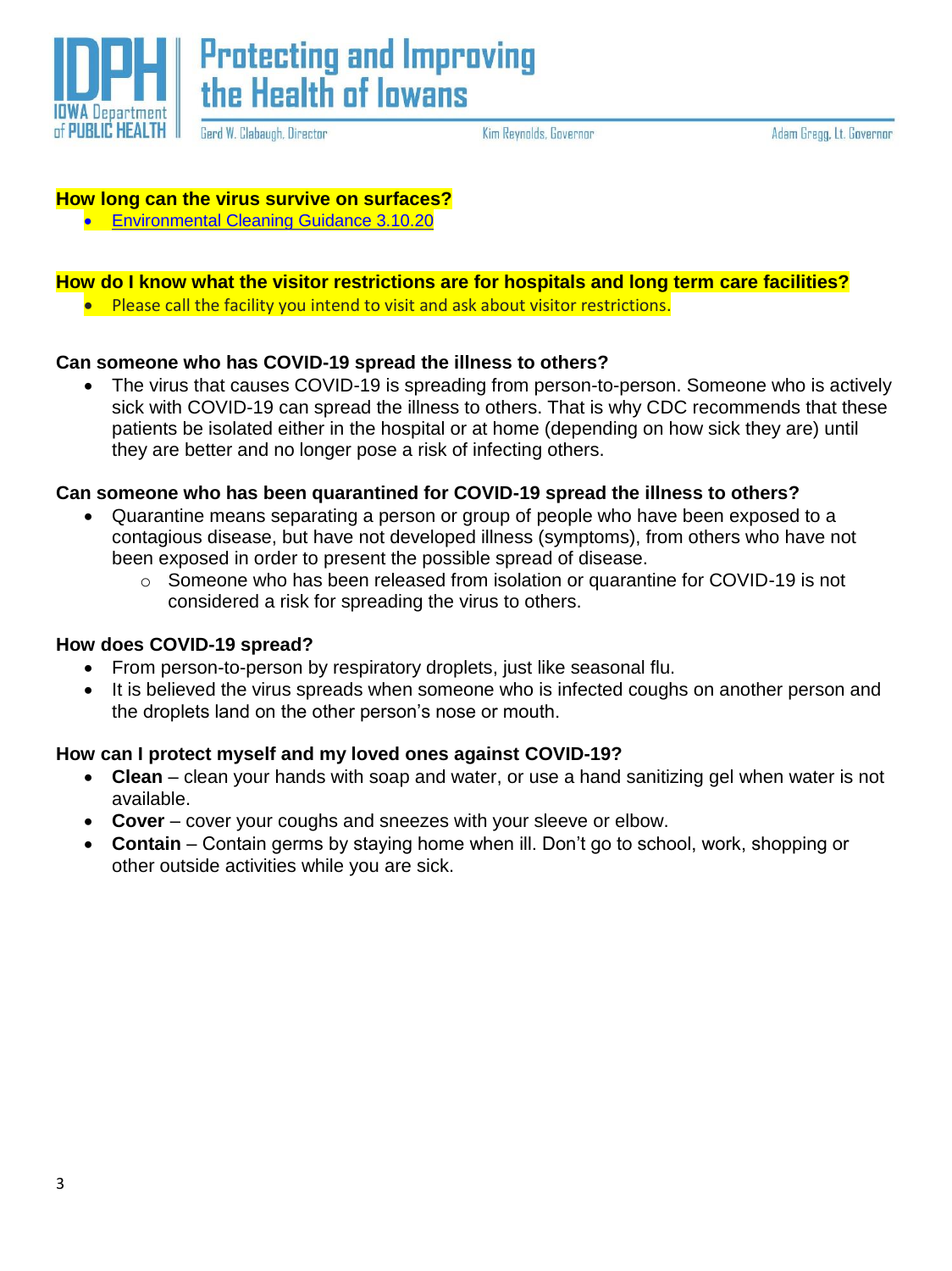

**Protecting and Improving** the Health of lowans

Adam Gregg, Lt. Governor

# **MASS GATHERINGS RELATED QUESTIONS**

Kim Reynolds, Governor

#### **Should mass gatherings/large public events be cancelled?**

Gerd W. Clabaugh, Director

IDPH does **not** recommend cancelling mass gatherings/large public events at this time.

 Examples of mass gatherings/large public events include church services, sporting events, concerts, social and cultural celebrations, weddings, conferences, etc.

#### **I am attending a mass gathering/large public event. Should I wear a mask?**

IDPH does **not** recommend wearing a mask to mass gatherings.

#### **If I am sick can I attend a mass gathering, as long as I stay away from other people and do not cough or sneeze on them?**

 **No**, sick people should stay home. Sick people can give the COVID-19 and other viruses to other people by sneezing or coughing on or near them.

#### **I am attending a mass gathering/large public event. How can I protect myself from getting sick?**

- Avoid being near sick people and people who are coughing or sneezing.
- Regularly wash your hands with soap and water, or use an alcohol-based hand gel (especially after coughing or sneezing).
- Avoid touching your eyes, nose and mouth with your hands. Germs spread this way.

#### **I am planning a mass gathering/large public event. What can I do to protect other people attending?**

- Make sure you, and others around you cover your nose and mouth when you cough and sneeze.
- If possible, provide education for the attendees about staying home if they are sick. This can be done through newsletters, newspaper notices, website postings, text messages or other communication methods before the event takes place.
- Make hand washing facilities with soap and running water, hand gels and tissues widely available at the event.
- Consider providing alternative options and venues for participation (e.g., remote web-based viewing sites) to reduce the risk of disease spread.

## **What does it mean to avoid mass gathering?**

• Mass gatherings are where many individuals are gathering in a place where disease could be spread easily. Decisions about cancelling gatherings of people will be made based on local outbreak activity. IDPH or local public health may make recommendations to cancel events if there are many people getting sick in an area. If you feel sick, you should not attend a mass gathering.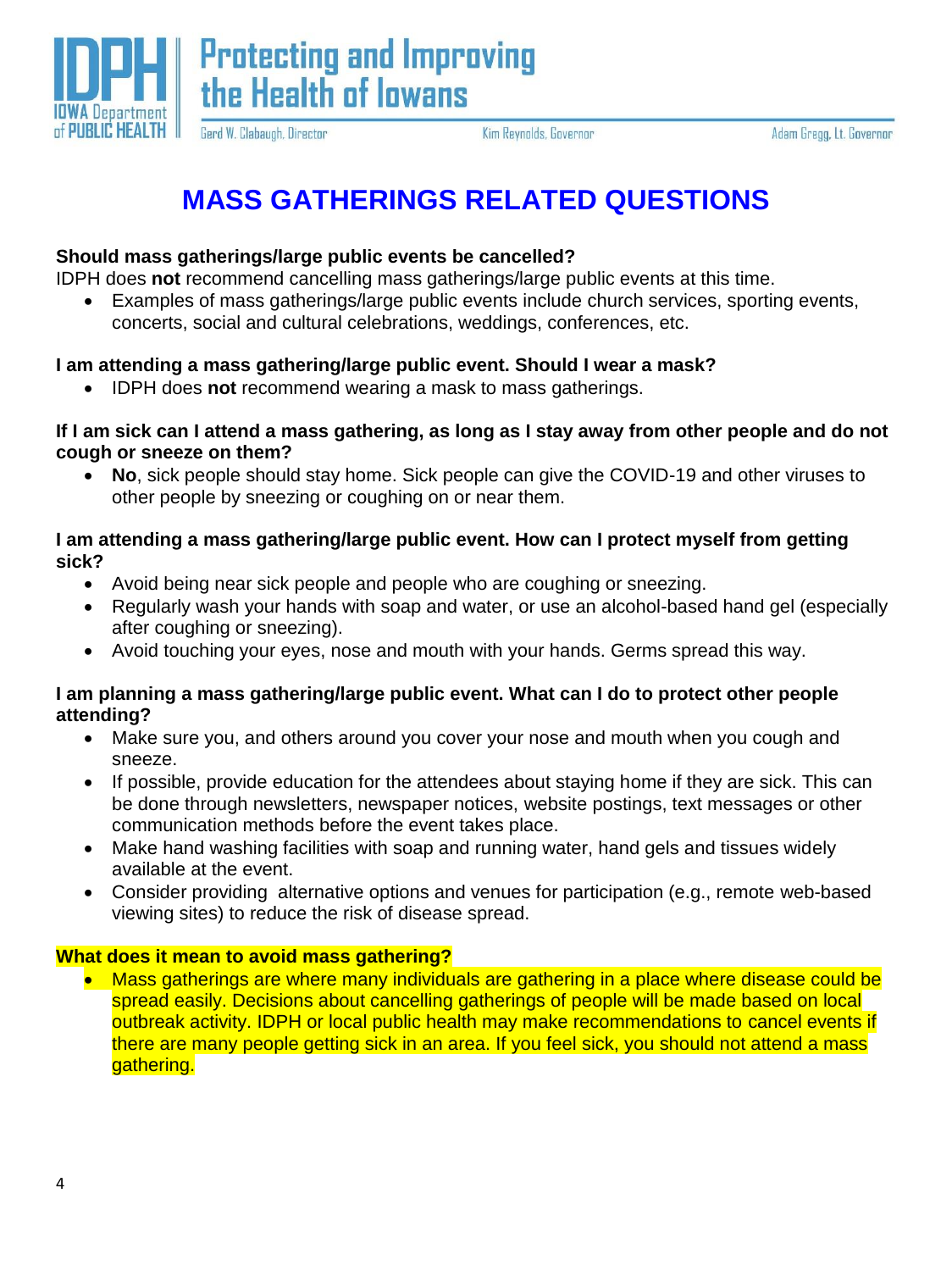

**Protecting and Improving** the Health of lowans

Gerd W. Clabaugh, Director

Kim Reynolds, Governor

Adam Gregg, Lt. Governor

## **Should I go to church, the movies, sporting events, or conferences?**

• Decisions about cancelling gatherings of people will be made based on local outbreak activity. IDPH or local public health may make recommendations to cancel events if there are many people getting sick in an area. If you are sick, you should stay home. If you start to feel sick while you are at an event, you should go home. Social distancing (staying away from individuals that could be sick) is an effective way to limit the spread of disease.

# **QUESTIONS ABOUT TAKING CARE OF SICK PEOPLE**

## **Who should take care of the sick person?**

 Have only one adult in the home take care of the sick person. People at increased risk of severe illness from COVID-19 should not be the designated caretaker. If the person becomes severely ill, a health care provider should be consulted on the appropriateness of bringing the sick person in to be seen.

## **How can the caretaker protect themselves?**

- Clean their hands with soap and water or an alcohol-based hand rub frequently, including after every contact with the sick person, the person's room or bathroom, and after handling used tissues or laundry.
- Avoid being within six feet of the sick person if possible.
- If holding small children who are sick, place their chin on your shoulder so that they will not cough in your face.

## **How can other household members be protected?**

- Sick people should not care for infants or other people at high risk for complications of COVID-19.
- The sick person should stay in a room separate from family members and away from the common areas of the house. (For example, a spare bedroom with its own bathroom, if that's possible.) Keep the bedroom door closed.
- If possible, sick persons should use a separate bathroom. This bathroom should be cleaned daily with regular household disinfectant.
- Other household members, especially those at high risk for complications of COVID-19, should not come within six feet of the person who is ill.
- Have the sick person wear a facemask, if available and tolerable, if they need to be in a common area of the house near other persons.
- All persons in the household should clean their hands with soap and water or an alcohol-based hand rub frequently, including after every contact with the sick person or the person's room or bathroom.
- Use paper towels for drying hands after hand washing, or have separate cloth towels for each person in the household. For example, have different colored towels for each person.
- Maintaining good ventilation in common areas of the house (e.g., keeping windows open in restrooms, kitchen, keep vent going in bathroom, etc.).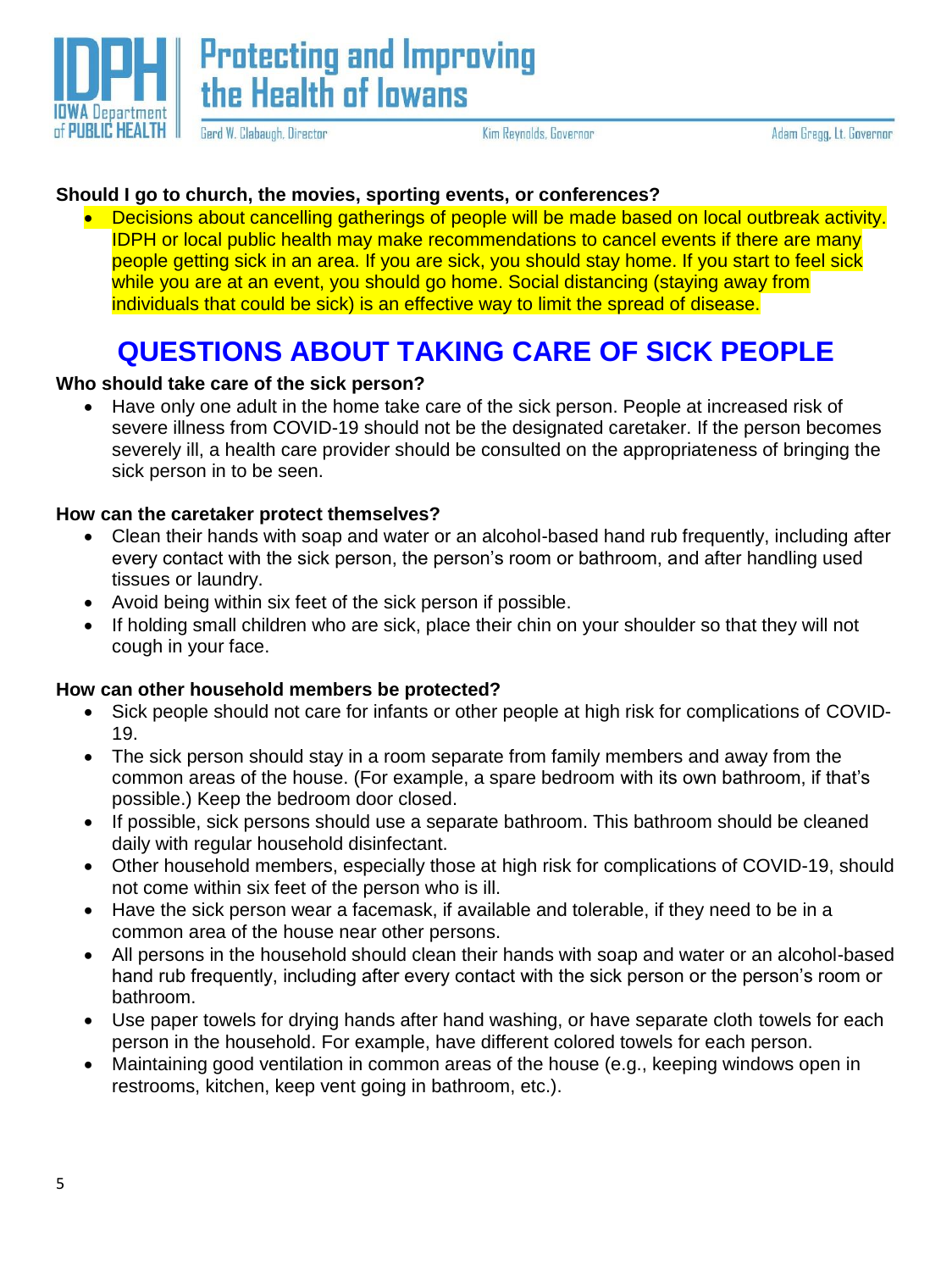

Kim Reynolds, Governor

## **How should household cleaning, laundry and waste disposal be handled?**

- Throw away tissues and other disposable items used by the sick person in the trash. Wash your hands after touching used tissues and similar waste.
- Keep surfaces (especially bedside tables, surfaces in the bathroom and toys for children) clean by washing or wiping them down with a household disinfectant.
- Wash things like bed sheets and towels using household laundry soap, and machine wash and dry on the hottest setting the material will allow.
- Clean your hands with soap and water or alcohol-based hand sanitizer right after handling dirty laundry.
- Wash eating utensils in a dishwasher or by hand with hot water and soap.
- Linens, eating utensils and dishes used by sick people do not need to be cleaned separately, but should not be used by others until washed thoroughly.

#### **How can I protect people outside the home?**

- The sick person should not have visitors other than caregivers. A phone call is safer than a visit.
- Unless necessary for medical care or an emergency, sick people should stay home and away from others as much as possible, and until at least 24 hours after fever is gone. (Fever should be gone without the use of a fever-reducing medicine).

#### **What do I do if I think I have COVID-19 or have been exposed?**

- Individuals (general public) calling with signs or symptoms of Coronavirus 2019 (COVID-19) or other personal health needs should call their own primary care provider or Local Public Health Agency. If you do not have health insurance or a primary health care provider contact your local public health agency.
- You can call your healthcare provider to determine if you need to be seen. If you have mild symptoms, your healthcare provider may recommend you stay home and call again if symptoms worsen.

#### **What if my doctor's office doesn't want to see me?**

- You can call your healthcare provider to determine if you need to be seen. If you have mild symptoms, your healthcare provider may recommend you stay home and call again if symptoms worsen.
- If you have significant concerns or you don't have a primary healthcare provider, contact your local public health agency.